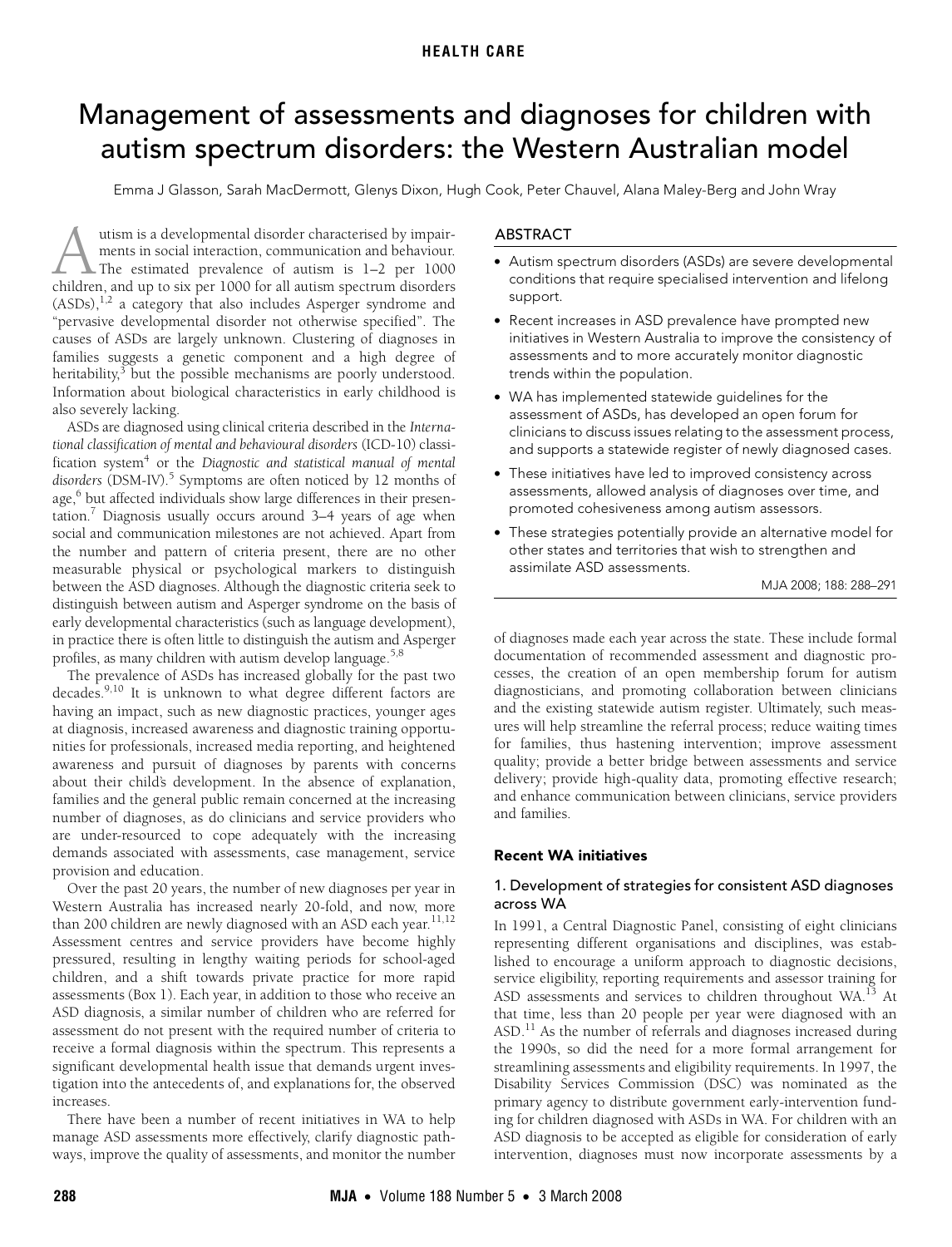

team of three independent health professionals (a paediatrician or psychiatrist, a psychologist, and a speech pathologist) (Box 2). Assessments for adolescents (aged 12–17 years) and adults are required to be carried out by a clinical psychologist, a paediatrician (for adolescents) and/or a psychiatrist, and to include a formalised speech pathology assessment, if needed. For each assessment, a standardised cognitive or developmental instrument, an adaptive behaviour assessment, a speech assessment, and the current DSM criteria are used (Box 3). A supplementary assessment of family functioning by a social worker is used at one institution.

This protocol has been enhanced and strengthened in recent years using input from diagnosing clinicians and relevant support agencies throughout WA. Regular discussion occurs at meetings of the Western Australian Autism Diagnosticians' Forum (WAADF; see below) to ensure efficient management of referrals, assessments, diagnoses, eligibility, and access to services across the state. To be recognised as an experienced assessor, a clinician must demonstrate specialty skills and knowledge in the area of autism and adhere to the assessment and diagnostic reporting standards and procedures identified by the DSC. These are the same standards and procedures that are published and recommended by the WAAD $E^{13}$  $E^{13}$  $E^{13}$ 

The DSM criteria (as currently set out in the fourth edition, text revised version [DSM-IV-TR])<sup>5</sup> are central to the diagnostic process and are supplemented with assessments of language, cognitive or developmental ability and adaptive behaviour. Alternative explanations for the observed symptoms, including hearing deficits or fragile X syndrome, are also considered. The diagnostic instruments typically include one or more of the following standardised instruments, depending on the person's age, abilities and test compliance: the Griffiths Mental Development Scales,<sup>14</sup> Bayley Scales of Infant Development,<sup>15</sup> Stanford–Binet Intelligence Scale,<sup>16</sup> Wechsler Intelligence Scale for Children,<sup>17</sup> Wechsler Preschool and Primary Scale of Intelligenc[e18](#page-3-18) or the Reynell–Zinkin Scale.[19](#page-3-19) If the children are non-verbal, the Leiter International Performance Scale<sup>[20](#page-3-20)</sup> may be used. Additionally, the Vineland Adaptive Behavior Scales<sup>21</sup> and the Clinical Evaluation of Language Fundamentals<sup>22</sup> and/or a Peabody Picture Vocabulary Test<sup>23</sup> are commonly used. The Autism Diagnos-tic Observation Schedule<sup>[24](#page-3-24)</sup> and the Autism Diagnostic Interview — Revised, $25$  which are intended for use by trained clinicians, are often used in comprehensive ASD evaluations. The Social Communication Questionnaire, $2^6$  a screening questionnaire based on the original Autism Diagnostic Interview — Revised, is occasionally included in the diagnostic process.

Service provision may be requested directly through the DSC and/or through a range of DSC-funded agencies. Support can be offered through the DSC if the child is younger than school-age and has an intellectual disability or developmental delay, or if the child is school-aged and has an intellectual disability. A child who is school-aged and does not have an intellectual disability may be offered support from another DSC-funded agency.

## 2. Formulation of an autism diagnosticians' forum

Since November 1998, quarterly education and discussion forums have been held among clinicians to review standards, processes and clinical issues in the assessment of ASDs in WA. Membership is open to clinicians and other interested parties from any sector. Membership is voluntary, but individuals are encouraged to register in order to keep abreast of current practices. In 2006, the WAADF had 87 financial individual and organisational members. The disciplines of paediatrics, psychology, speech pathology, education and disability management are represented at meetings, and most attendees are metropolitan-based.

In 2004, the WAADF became incorporated, and now recommends standards for assessment procedures throughout the state (http://www.waadf.org.au). In addition, the WAADF informs practitioners of service delivery changes and new developments in assessment processes, facilitates the interpretation of diagnostic criteria, and provides an opportunity for case discussion and presentation of research findings. The WAADF has produced booklets documenting current diagnostic assessment strategies. These are available in various versions directed at parents, clinicians and service providers.<sup>13</sup>

## 3. Development of a statewide autism register

A statewide autism register was initiated in 1999 to monitor the number of people receiving a new ASD diagnosis each year.<sup>[12](#page-3-11)</sup> Financial assistance for the register has been provided by the health, disability and education sectors of local government. The register activities are supported through the WAADF, which ensures that clinicians are updated on changes and current progress.

Data collection forms are distributed regularly to clinics and clinicians known to conduct assessments, and clinicians are encour-

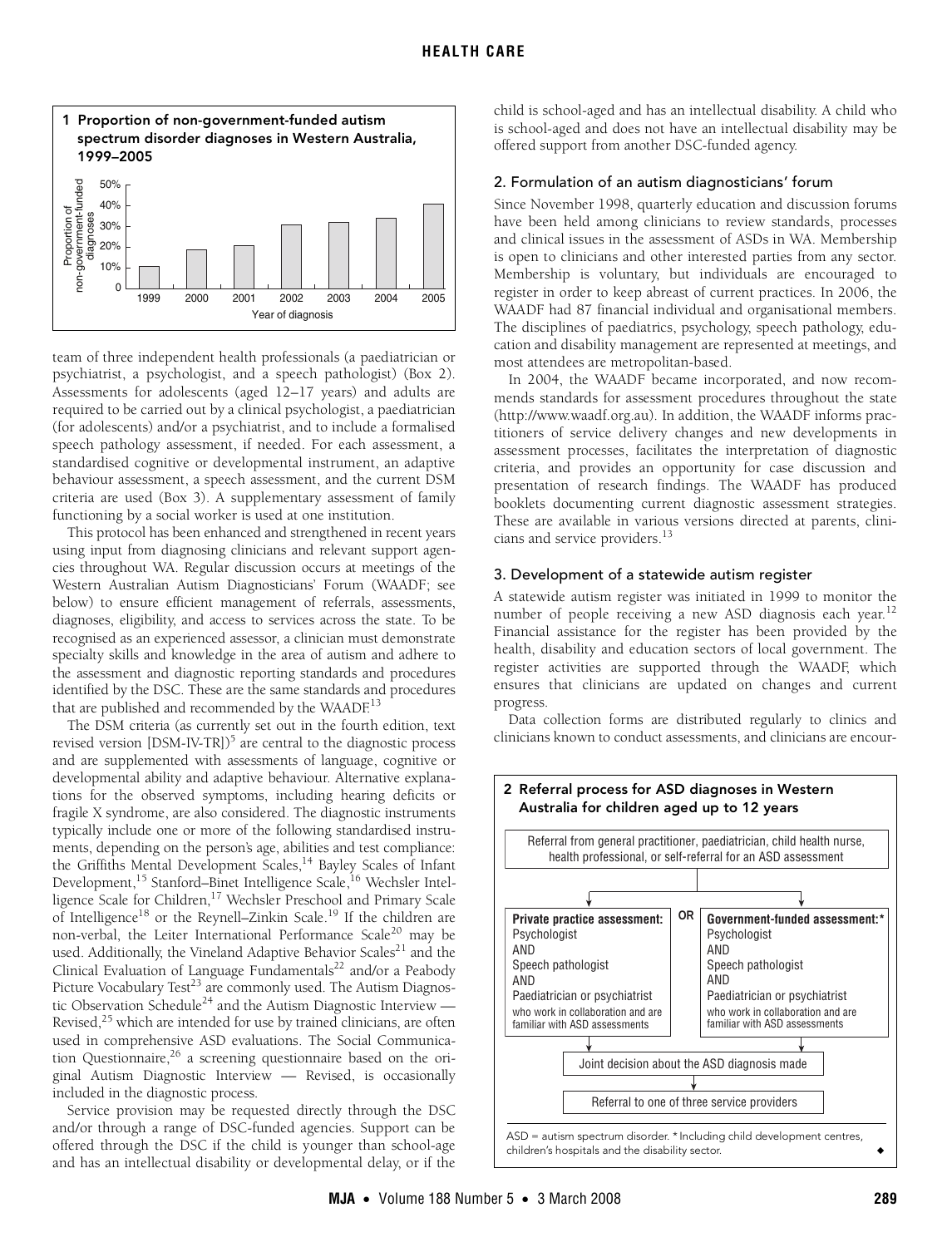# 3 Summary of regular team assessment details for autism spectrum disorder diagnoses in Western Australia for children aged up to 12 years

#### Paediatric/psychiatric assessments

- General physical and neurodevelopmental examination, including hearing
- Comprehensive developmental history, with an emphasis on global functioning and achievement of developmental milestones, using parent/caregiver interviews and a review of available case history information
- Comprehensive medical history with an emphasis on excluding other medical conditions that may contribute to the current presentation
- Laboratory testing
- Review of past and current developmental strengths and needs
- Review of past and current assessments of socialisation, communication and behaviour
- Arrangement for psychiatric assessment if needed
- Interviews with other relevant people if necessary (eg, teachers, child care staff and therapists)

#### Speech pathology assessments

- Formal and/or informal testing of speech and language skills
- Functional evaluation of communication skills in various relevant environments
- Developmental history, with an emphasis on communication development, resulting from interviews with parents/caregivers and a review of available case history information
- Review and assessment of past and current abilities, strengths and needs in the areas of language, social communication and play
- Review and assessment of current testing results in terms of diagnostic criteria
- Interviews with other relevant people if necessary (eg teachers, child care staff, other therapists)
- Observation in the home, educational or broader social settings as necessary

aged to forward information to the register at the time of diagnosis. For the patient's name, postcode and date of birth to be recorded with the diagnostic details, patient or parental consent is required. At the clinician's choosing, diagnostic details may be forwarded to the register without confidential information, which could be volunteered at a later date, or left as an unidentifiable entry.

Annual comparisons are made between the number of cases received at the register and the number of cases diagnosed at major centres and private practices. Missed cases identified by comparing the diagnostic information are added annually as anonymous entries. Information is not collected on people whose condition is diagnosed outside WA and who later take up residence in WA.

Between 1999 and 2005, more than 1440 people were recorded on the register, averaging over 200 new diagnoses a year. Parental permission to store confidential information was received in 41% of all cases, the remainder being anonymous entries, with year of birth and sex attached to the diagnostic information. Confidential information is stored securely. It is used to avoid the collection of double entries, and helps to communicate with clinicians in the event of missing or unclear data. It is estimated that the register

#### Psychological assessments

- Formal assessment of intellectual functioning/development or a review of assessments made within the past 2 years. If a standardised assessment is not possible, informal assessment techniques are used to estimate intellectual functioning
- Standardised assessment of adaptive functioning for pre-primary-school-aged children
- Developmental history, with an emphasis on behavioural and adaptive functioning, relevant background information, history and context of the family, using parent/caregiver interviews and a review of available case history information
- Review and assessment of past and current developmental abilities, strengths and needs
- Review and assessment of current testing results in terms of the diagnostic criteria (taking into account the systematic impact on the child's behaviour)
- Interviews with other relevant people if necessary (eg, teachers, child care staff, and therapists)
- Observation in the home, educational or broader social settings as necessary

#### Social work assessment (undertaken only at the State Child Development Centre)

- Observation in the home, educational or broader social settings as necessary, in order to assess family functioning using structured and non-structured interviews and questionnaires
- Assessment of family expectations of the diagnostic process and post-diagnostic period
- Assessment of family strengths and weaknesses, including support structures, mental health, stressors, resilience and finance
- Support and advocacy for the child and family
- Attendance at the multidisciplinary team meeting and provision of a report
- Subsequent support of the family in the post-diagnostic period (eg, advocacy for services, entitlements for special payments, grieving process in relation to the diagnosis)

collects most new diagnoses made on children in WA, given the small number of pathways to assessments and services that exist. The number of missed cases is difficult to estimate, as the register uses all known pathways to collect cases, but any missed cases would most likely be in older children or adolescents who are diagnosed through private practice, have mild ASD symptoms, have other primary diagnoses, or move out of WA after being assessed. A significant number of adults who have a mental and social incapacity that may be best explained by an ASD may also remain undiagnosed in the community and would not be accounted for in the register numbers.

## **Discussion**

The initiatives described here for developing consistent autism assessment methods and monitoring new cases are unique to Australia, and WA is one of few places internationally to develop uniform assessment and reporting methods within a specific region.<sup>[27](#page-3-13)</sup> The implementation of these endeavours means that WA can create consistency within the diagnostic process, facilitate clearer assessment and service intervention pathways, monitor the